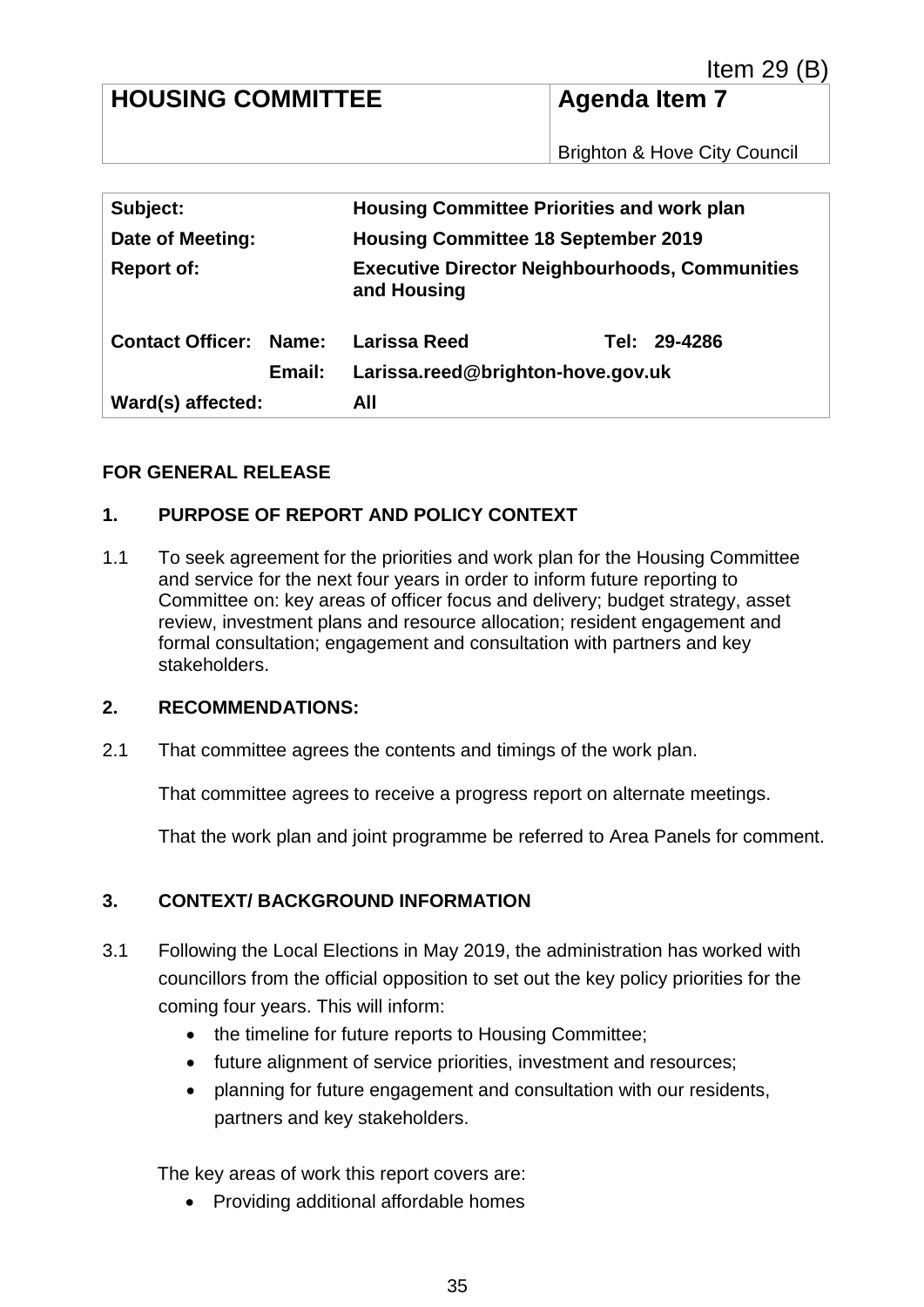- Improving Private Rented Housing
- Alleviating Homelessness and rough sleeping
- Achieving carbon reductions and sustainability in housing including addressing fuel poverty
- Improving council housing and community involvement
- Enabling more affordable home ownership
- Making fuller use of spare housing capacity
- Alleviating poverty.

### 3.2 **Providing additional affordable Homes**

The proposal is undertake the following work to improve and accelerate delivery of new housing supply over the period 2019-2023:

- Develop 800 additional council homes
- Develop 700 other new homes
- Review the rent policy to maximise the number of council homes replaced at social or living wage rents
- Develop the existing Hidden Homes strategy
- Develop a policy for the council to take the role of developer on major sites
- Explore greater use of modern methods of construction in our delivery of new homes.

#### 3.3 **Improving the Private Rented Sector**

The proposal is undertake the following work to improve the quality and management of homes in the private rented sector over the period 2019-2023:

- Review and resubmit selective licensing scheme proposal to improve management and standards of private rented sector properties in the City
- Bring a report to committee identifying suitable sites to work in partnership with Community Land Trust for development
- Research and review an ethical loan scheme
- Develop the enforcement approach to private sector housing to reflect the full range of potential options available to improve management and standards
- Research and develop a social lettings agency
- Develop/commission an information/advice hub for private renters.

#### 3.4 **Alleviating homeless and rough sleeping**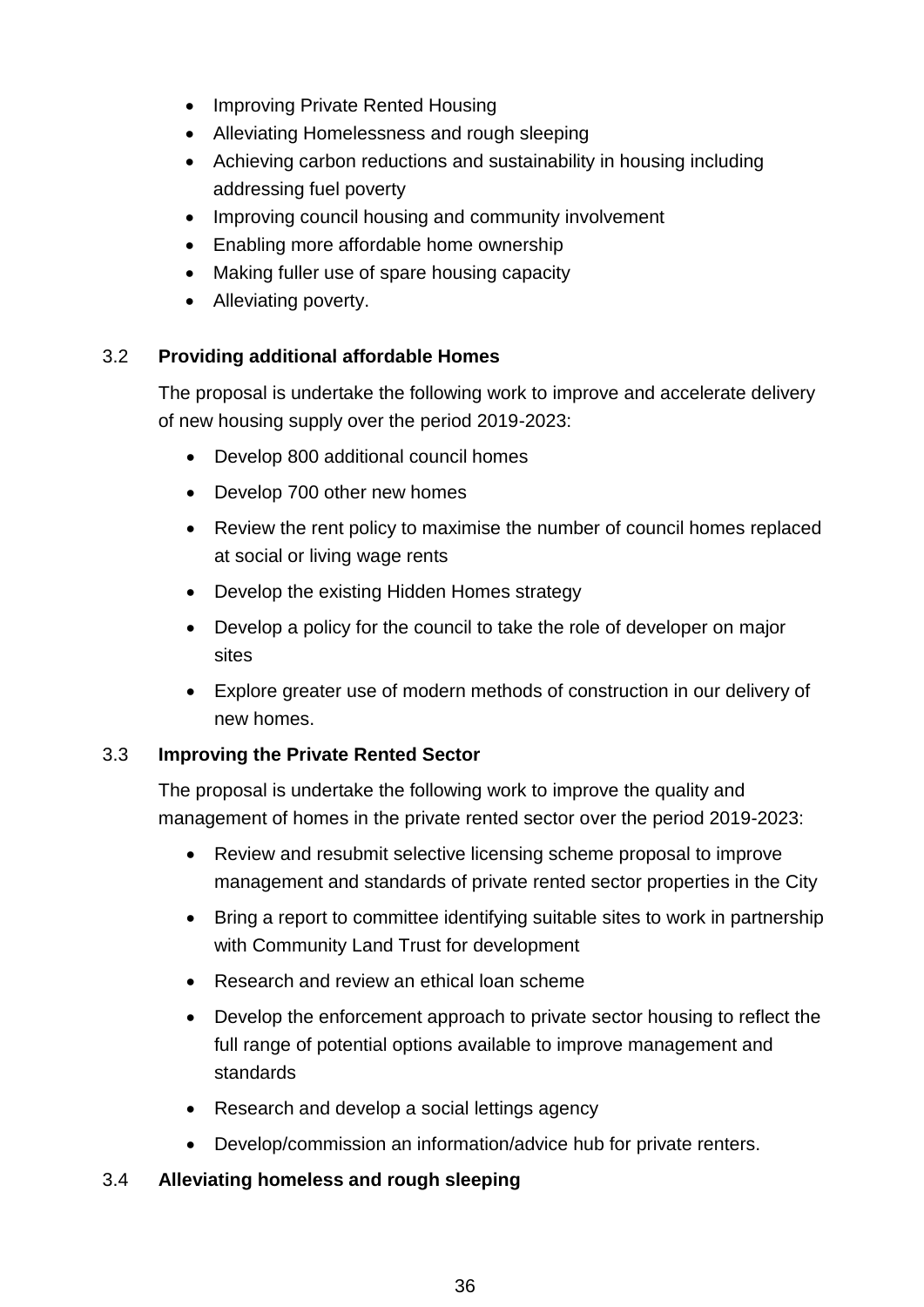The proposal is undertake the following work over the period 2019-2023:

- Develop a Rough Sleeping Strategy (to include partnerships with community homeless and faith projects and delivery of homeless enterprise projects).
- Develop a Homeless Strategy, ensuring homeless people are involved in the design and development of services which directly affect them.
- Review /consult/adopt a Homeless Bill of Rights
- Provide a 365 day night shelter
- Expand Housing First
- Develop a strategy for the provision of council run short term temporary accommodation.

# 3.5 **Achieving carbon reductions and sustainability in housing including address fuel poverty**

The proposal is undertake the following work over the period 2019-2023:

- Develop a policy to set out how we will work collaboratively to ensure housing contributes to making the city carbon neutral by 2030.
- Develop a new PV and energy efficiency strategy for council homes, to include standards for new homes
- Review the energy efficiency and provision on all new developments
- Investigate and report the possibility of bulk buying PV panels and other energy saving resources.

#### 3.6 **Improving council housing and community involvement**

The proposal is undertake the following work over the period 2019-2023:

- Work with tenants to develop a 'decent environment' standard
- Develop a fire safety programme in conjunction with tenants and residents
- Review and develop a new tenant and community involvement policy/strategy for housing, ensuring we learn from the lived experience of our clients, meet the 'Involvement and Empowerment' standard and that co-production is at the heart of our tenant and resident involvement work
- Develop a policy for participatory budgeting.
- Develop the work undertaken with leaseholders to develop a new leasehold involvement policy, setting out how leaseholders can be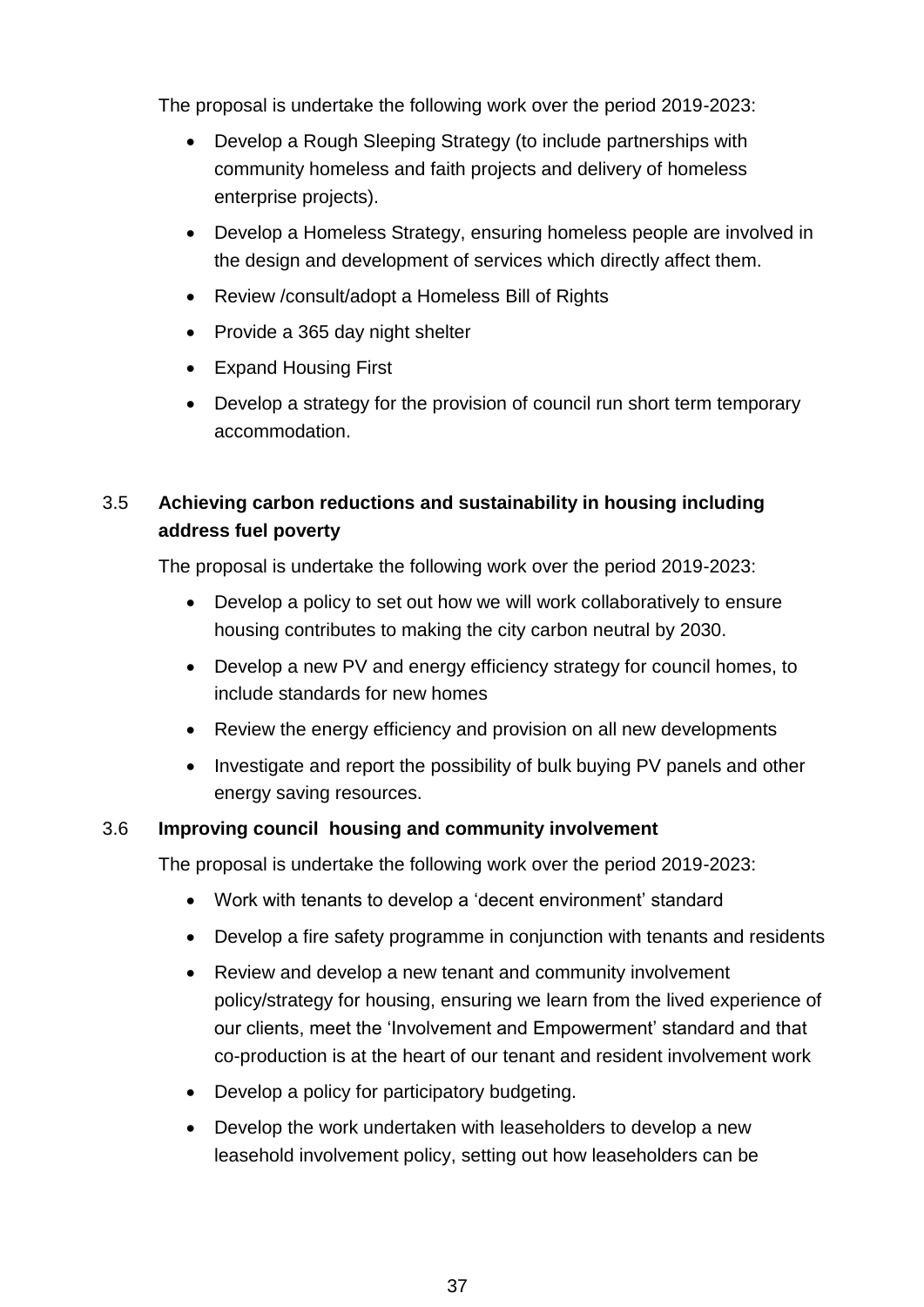supported to be more proactively involved in capital works and other leasehold matters

• Making greater use of spare housing capacity.

### 3.7 **Enabling more affordable home ownership**

The proposal is undertake the following work over the period 2019-2023:

- Work with Community Land Trust to develop self-build opportunities
- Work with Homes for Brighton & Hove Partnership and registered providers in the city to develop 500 shared ownership properties for essential workers who live and work in the city.

#### 3.8 **Make fuller use of shared housing capacity**

The proposal is undertake the following work over the period 2019-2023:

- Review our empty homes policy to ensure 650 empty private sector homes are brought back into use
- Develop a policy to incentivise households to relinquish council tenancies for other home ownership options as an alternative to right to buy
- Investigate the possibility of supporting a 'lodger' scheme and report to committee
- Undertake an impact assessment of short term holiday lets and air BnB in the city and consider options that may inform an approach to alleviate the most detrimental issues arising.

#### 3.9 **Alleviating poverty**

The proposal is undertake the following work over the period 2019-2023:

- Ensure the in house repairs services includes measures to: provide opportunities for young people to develop skills, for example through apprenticeships; maximise community benefits, including through use of local firms and labour for supply chain as well as planned and major works; and, develop pathways to employment that are inclusive in offering opportunities to all the communities we serve
- Review arrears policy to ensure all action is taken at the earliest stage, support given and eviction is used as a last resort
- Develop an arrears policy for temporary accommodation, which gives tenants the same level of support and assistance as those in permanent accommodation.
- 3.10 The work plan is set out at appendix 1.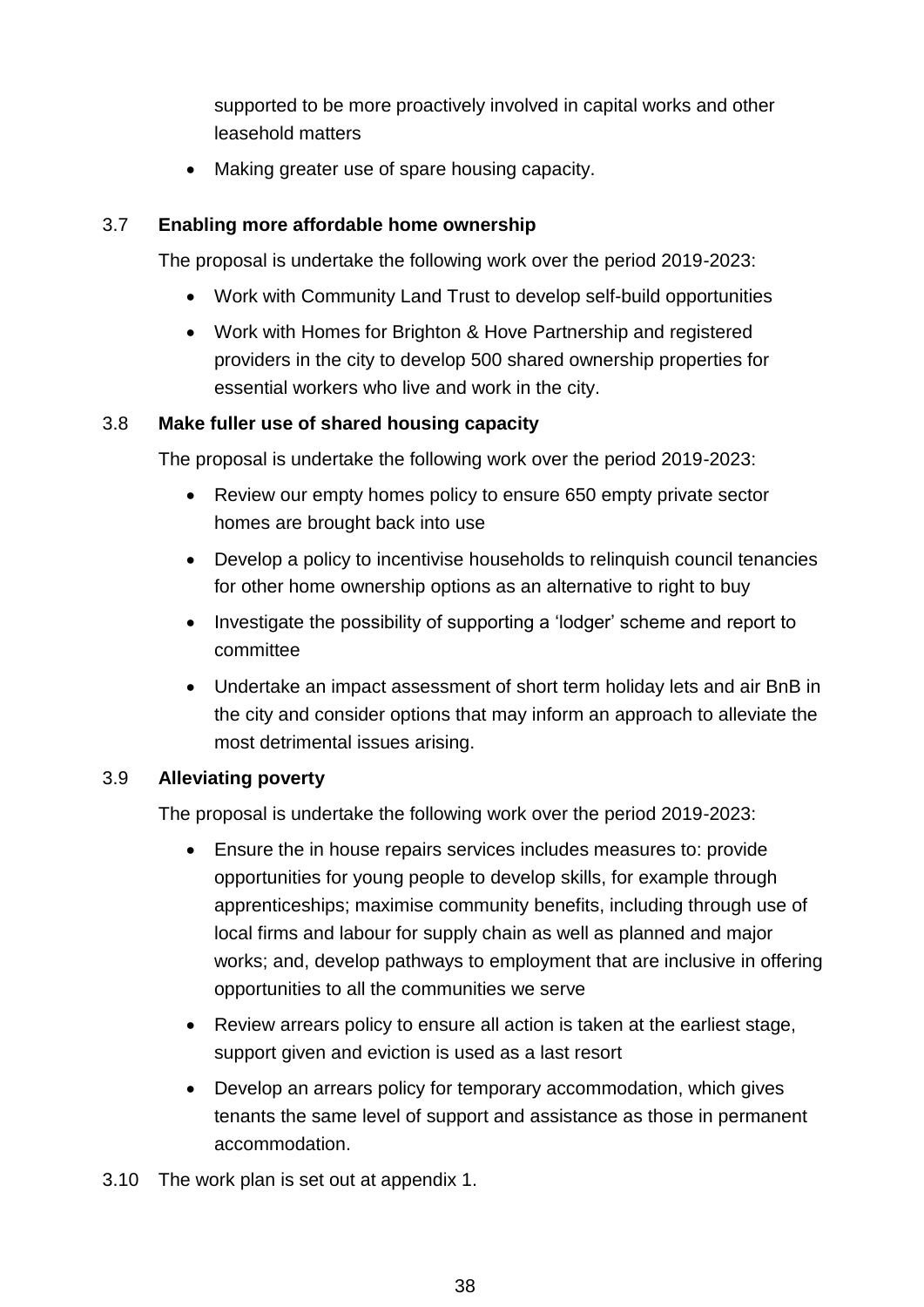- 3.11 In appendix 1, the requirement for additional resource is set out, however each piece of work will require its own resource plan.
- 3.12 Although this is the proposed policy work plan for the housing service, some of the objectives will require permissions from other committees as they have the need for financial decisions to be made by Policy and Resources Committee.

#### 3.13 **Monitoring of the plan and programme**

The plan (set out in appendix 1) has timescales for reports to come to Housing Committee; however it is proposed that, in addition a performance report is brought to alternate housing committees setting out how officers are progressing with the report and RAG (Red, Amber, Green) rating the delivery progress on each area of work set out in the joint programme under appendix 2.

# **4. ANALYSIS & CONSIDERATION OF ANY ALTERNATIVE OPTIONS**

4.1 This report sets out priorities for delivery for the next four years. Although it is understood that changes in legislation or priorities may affect this work plan, it enables work streams to be linked to ensure that work is completed in a coherent and planned way.

### **5. COMMUNITY ENGAGEMENT & CONSULTATION**

- 5.1 There has been no formal community engagement on this report. However we propose to take this report for discussion at future Area Panels.
- 5.2 Housing Committee Priorities and work plan will inform planning for future engagement and consultation with our residents, partners and key stakeholders.

#### **6. CONCLUSION**

Housing is a key issue in the city. By having a clear work plan for the service, we will have the best chance of meeting the needs of city and maximise resources to improve performance in key areas.

# **7. FINANCIAL & OTHER IMPLICATIONS:**

Financial Implications:

7.1 There are no direct financial implications arising from this report. Any financial implications arising from any individual proposals will be explained in each committee report for consideration by members.

*Finance Officer Consulted: Monica Brooks Date: 03/09/19*

Legal Implications: